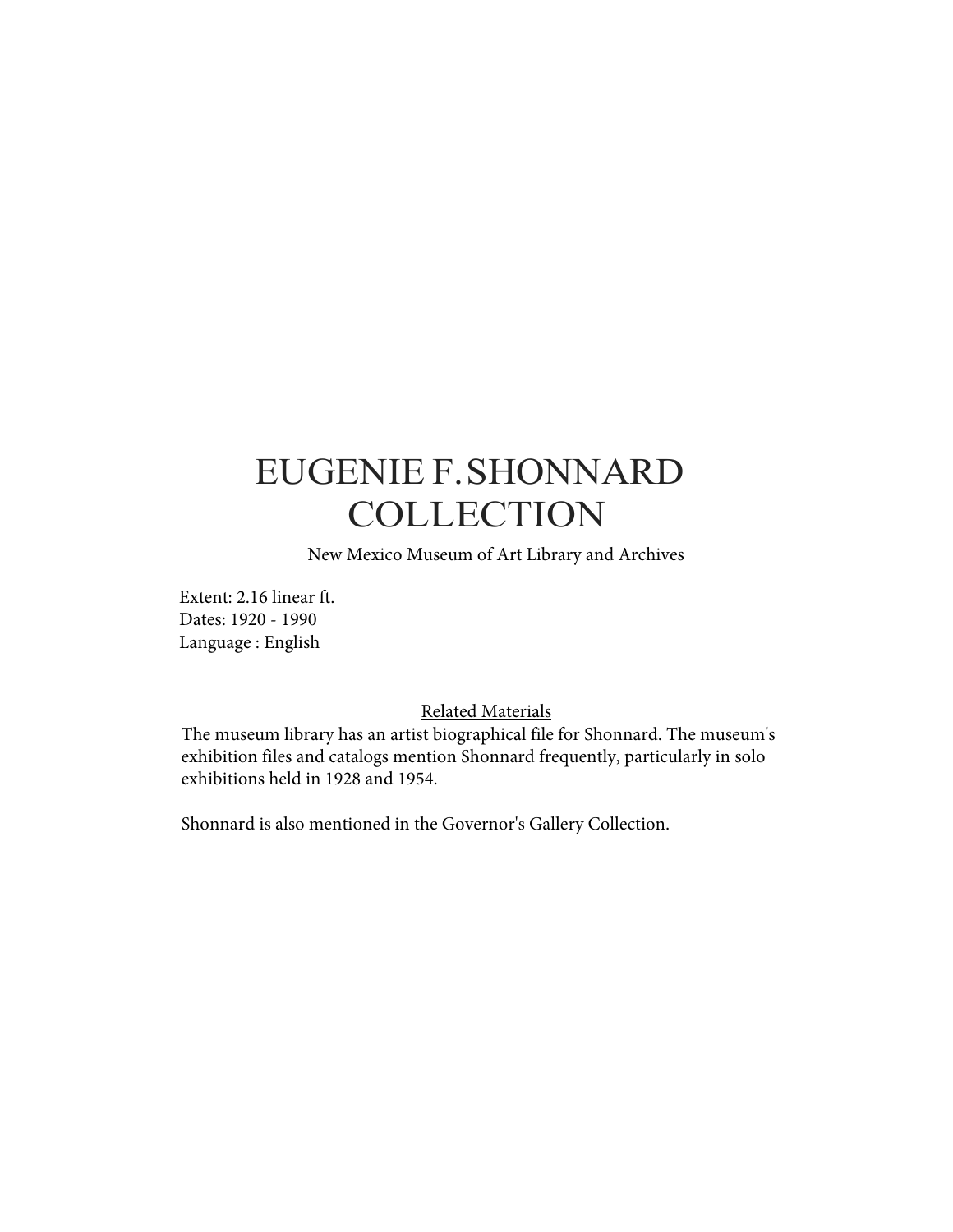#### **Contents**

Preface

Section I. Biographic Material

Section II. Articles

Section III. Exhibitions and Catalogs

Section IV. Photographs

Section V. Newspaper clippings

Section VI. Miscellaneous

A. Letters B. Sketches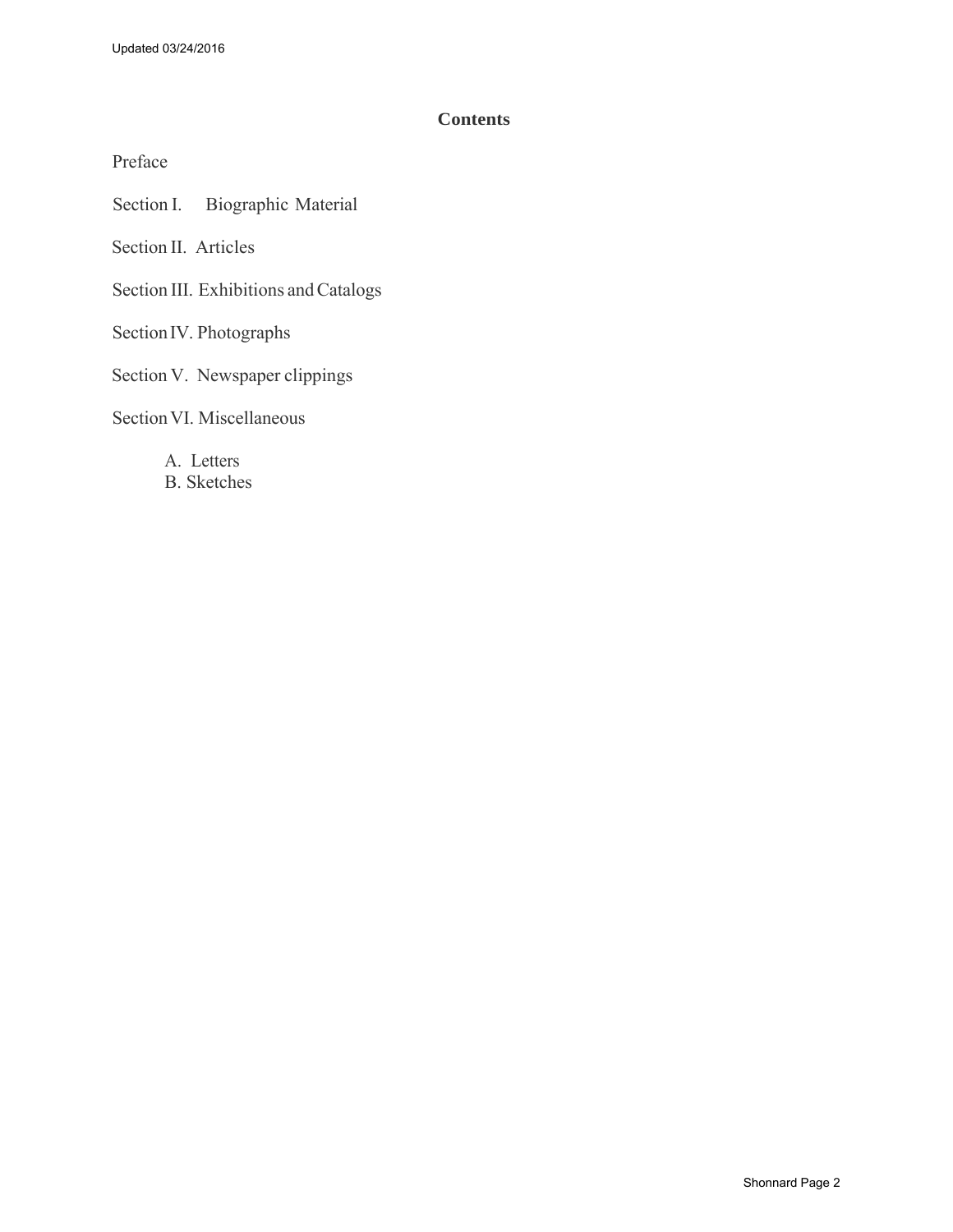#### **Preface**

Born in Yonkers, N.Y. on April 29, 1886, Eugenie F. Shonnard (Mrs. E. Ludlum), herein referred to simply as EFS, became a resident of Santa Fe at age 40 years and lived there (226 Hickox Street) until her demise at age 91 years, on April 5, 1978. She had a prestigious heritage, being the daughter of a Civil War colonel, and three generations removed from a signer of the Declaration of Independence.

She began her art training at a very early age at the New York School of Applied Design for Women where she became a model for Alphonse Mucha. In 1911 she went to Paris to continue her studies with helpful criticisms from Rodin and Bourdelle. She often exhibited at the Paris Salons from 1912 to 1923.

Showing much promise, in 1926 she was invited by Edgar L. Hewett to visit New Mexico and sculpture Pueblo Indians. She had an exhibition the year after at the Museum of Art. Eventually she invented a product called "Keenstone" that was actually artificial stone. Although sculpture was her favorite art form, she began her artistic career as a lace designer. Her first sculpture was a bas-relief in clay. Thereafter she worked with granite, various woods, and bronze.

She married Edward Gordon Ludlum on July 26, 1933 who predeceased her.

Her work was exhibited at the Art Institute of Chicago, the Pennsylvania Academy, the Museum of Modern Art in New York, and at many other institutions throughout the world, prominently in France. Animals and birds featured her early works. As Vivian Fiske put it in a talk show she once gave, "Eugenie constantly pushes on -she will never rest on her laurels." And she never did.

The first Section of this Collection digests some of the written laurels bestowed upon her during her long life and posthumously.

The collection is stored in Box 187 and Oversize (O.B.) Box 68.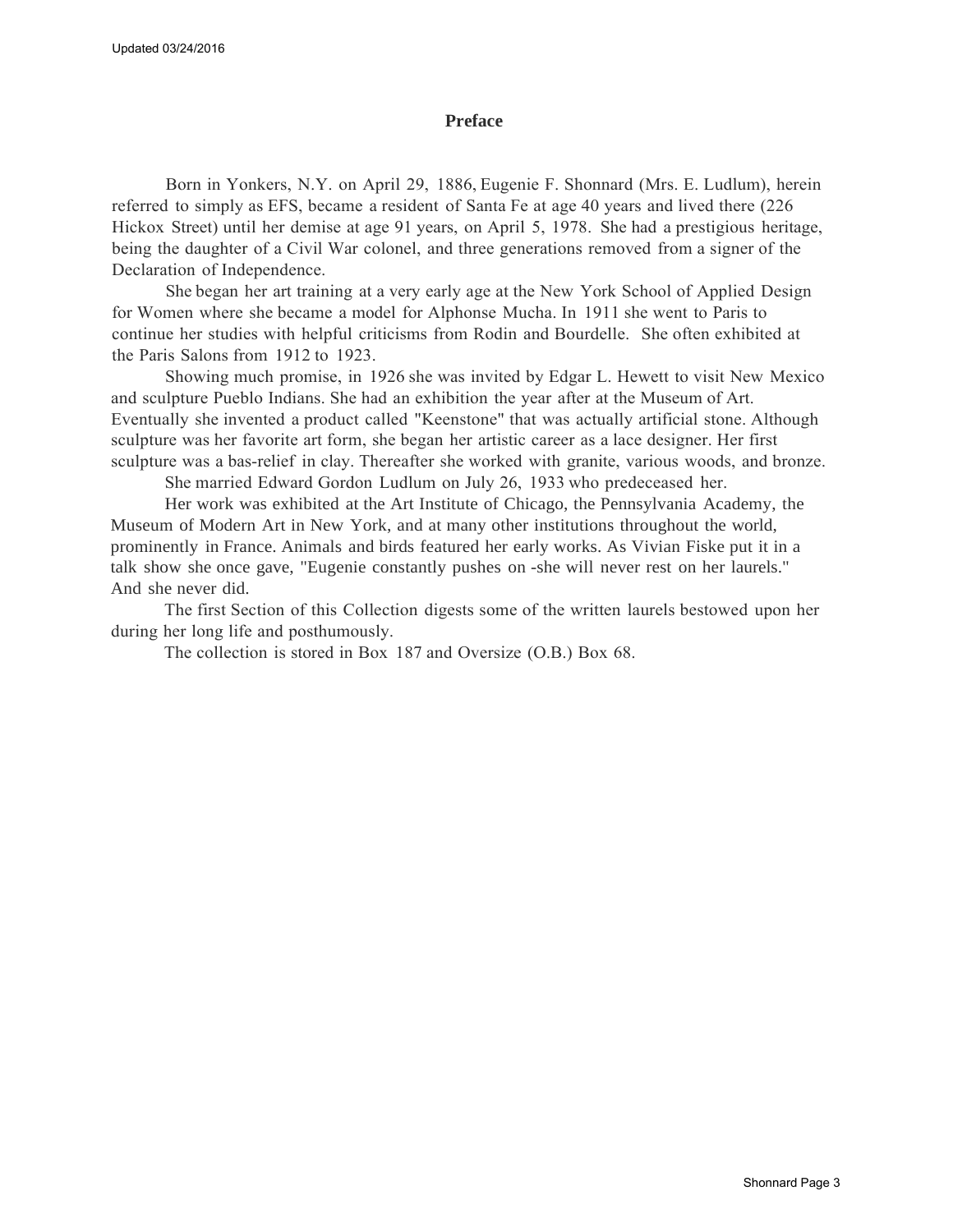Updated 03/24/2016

## 1. Statement. By Alfred Morang, critic and artist. On EFS, Sculptor. N.d. Statement. By Ben Bowen, critic. Titled, About the Arts. On EFS. 2. Booklet extract. Brookgreen Gardens, South Carolina. 1937. 1 page. Brief but detailed biographic sketch of EFS. [No attribution.] Picture of Co-Co, a sculptured rabbit. By EFS. 3. Tear sheetsfrom an encyclopedia of artists. 2 pp., 145-146. On EFS. Photocopy. 4. Clipping. New Mexican. 11-29-70. Article: Arts Commission Honors [EFS]. Reports award of Certificate of Merit for outstanding service to the Arts. 5. Clipping. The Taos News. 12-3-70. [Same topic.] Biographic sketch. 6. Clipping. New Mexican. 6-17-79. Reports gifts from the late EFS. Photos of EFS carving, house contents. Detailed review of her Civil War heritage. 6A. Autobiographic statement. Received by MFA on 5-4-90. Setsforth family information; EFS art background; achievements; awards; articles; etc. Photocopy. Some pages cropped. 7. Articles (2). By Charles H. Caffin, art critic. N.d. On her various works. 8. Eulogy. [No attribution; n.d.] Biographic sketch. 2 cc. 9. Biographic sketch. 1940. From Who's Who. References to works; studies; awards; shows. 10. Transcript. Truman Mathews talk for [EFS]. <sup>1</sup>pg. Philosophic approach toEFS. Transcript. Vivian Fiske talk for [EFS]. Philosophic approach to Shonnard. 11. Memorial Service. Program. By Pedro Ribera-Ortega. N.d. Review of work in Rosario Chapel on reredo by Shonnard 12. Clipping. Albuquerque Tribune. 10-14-55. Reports death of Ludlum. 13. Tape. Talk given by <sup>S</sup>honnard on April 16, 1982 in <sup>M</sup>useum Library. AVC 759. 13 Museum Library Box 187 Section I : Biographic Material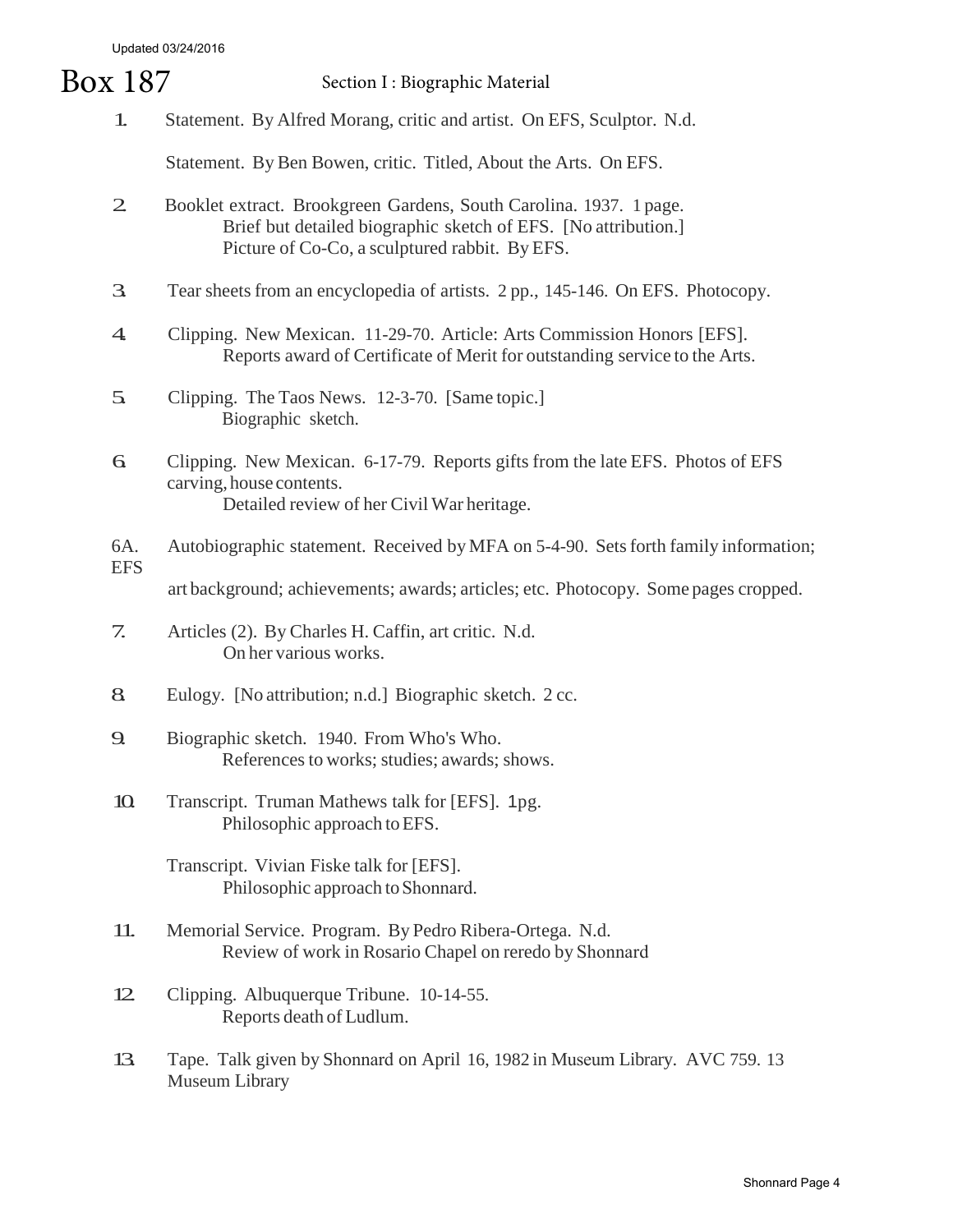- 1. Note to El Palacio. MNM. 10-1-25. Shonnard at Santa Feworking all Summer at museum studio. Will take her work to Paris to be cast in bronze.
- 2. Transcript. From El Palacio. Vol. XXI, Nos. 3-5. September 1, 1926. Shonnard exhibit in Paris, described.
- 3. San Miguel News. Vol. 5, No. 3. December 1927. Shonnard now permanently in Santa Fe. Cover: Picture of Shonnard at work on best of Miguel Chavez Article,p.1: Describes work on best for St. Michael's College. Santa Fe.
- 4. El Palacio. Vol. XXV, No. 26. December 29, 1928. Photocopy.<br>Cover: Picture of Pueblo Indian in Wood b Picture of Pueblo Indian in Wood by EFS. Pgs. 97-98: Exhibit by EFS of watercolors and oils.
- 5. Ibid. Transcript. Vol. XLil, Nos. 4-6. January 27-February 3-10, 1937. Reports on Indian Sculpture exhibit for EFS. Sketches her life and philosophy.
- 6. The New Mexican. 6-29-58: About the Arts. Column. By Ben Bowen. Article: [EFS]. Illustrated. Comments on her sculptures.
- 7. Ibid. 7-3-60: About the Arts. Column. By Donald Latimer. Urging readers to visit the Rosario Chapel to see EFS' "new and noble reredos."
- 8. [Source unknown.] Article: Personalities. [No attribution.] May 1962. Santa Fe Scene. Box photo of Shonnard.
- 9. The New Mexican. 4-14-63: About the Arts. Column. By Helen Peterson. General comments about Shonnard's lifestyle.
- 10. Ibid. 6-16-64: Arts and Artists. Column. By Dave Weber. Discusses EFS' "keenstone." Announces opening of her show at the Museum of Art that afternoon. Brief biographic sketch.
- 11. American Artist Magazine. June 1966. Article: The Sculpture of [EFS]. By Enid Bell. Original and copy. Pages 62-89. Anecdotal review of her artistic experiences. Many illustrations, including first page photo of artist working at sculpture of Witter Bynner.
- 12. El Palacio. Vol. 86, No. 2. Summer 1980. Notes. Pg. 42. Photocopy. Photo of EFS house, front porch, temporary home for the MFA during its renovation. Located at 1411 Paseo de Peralta.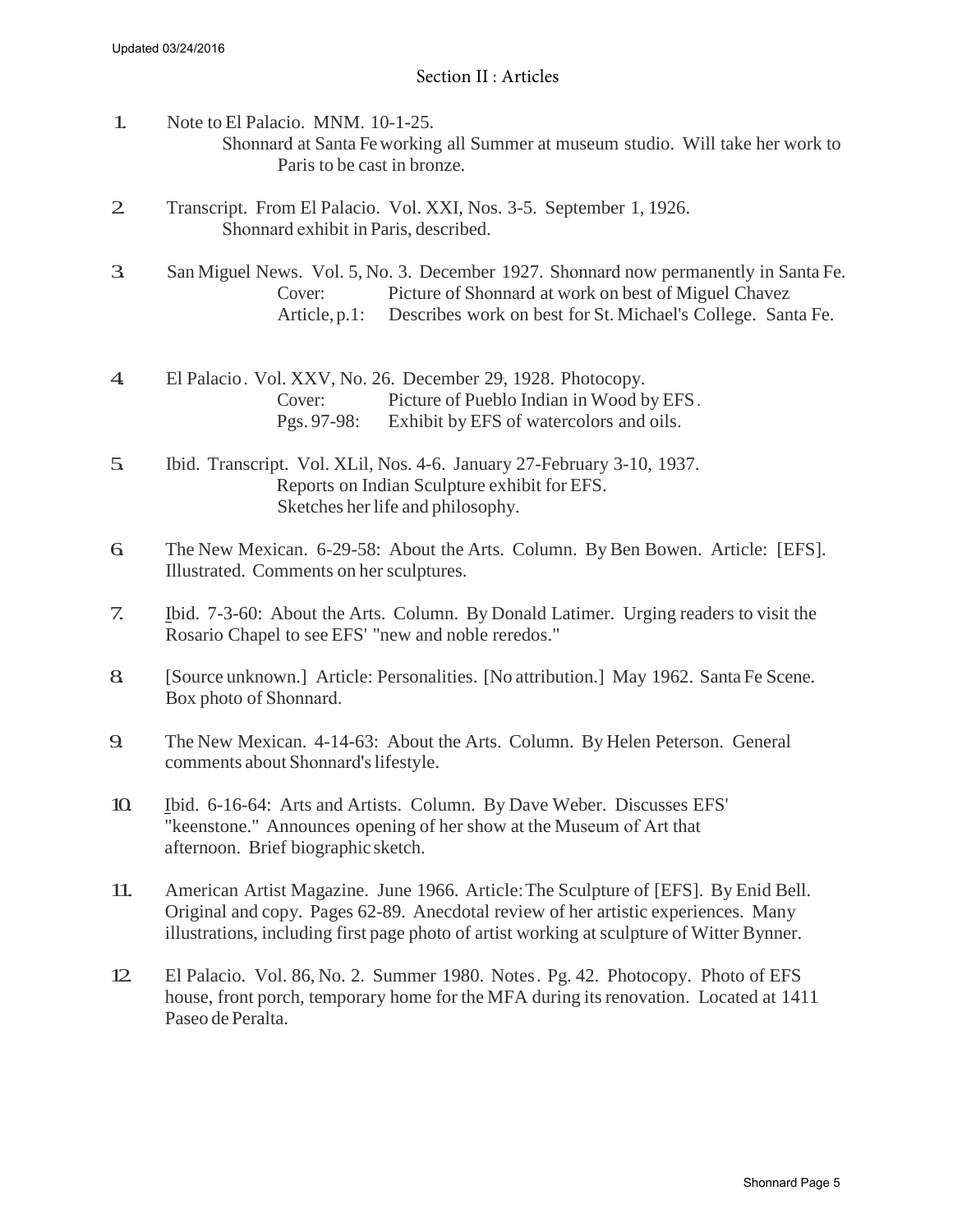#### Section III : Exhibitions/Catalogs

- 1. Catalog. Art Institute of Chicago. Historical Paintings \*\*\* Slavic Nations. By Alphonse Mucha. June 17-July 19, 1920.<br>Back cover: Picture of bust of Mucha by EFS.
- 1. A. Catalog. Galeries J. Allard (Paris) 1926 Watercolor and Sculpture
- 2. Catalog. Art Museum. School of American Research. December 4, 1927 to January 5, 1928. Exhibition of Shonnard sculpture. 2 cc.

List of 61 works. Pgs. 11-12. Disquisition, biographic . Pgs. 5-10. [No attribution.]

- 3. Tear sheet. El Palacio. Vol. XXV, No. 26. December 29, 1928. Cover (only): photo of Pueblo Indian in wood. Wood.
- 4. Catalog. Official Art Exhibition of California Pacific International Exposition. May 29- November 11, 1935. 44 pgs.

Index of exhibiting artists. Pgs. 39-43. Officials and staff members. Pg. 1. Loans to show. Pg. 2 Exhibitions by gallery. Pgs. 3-38. EFS work. Pueblo Indian Woman. Pg. 20.

- 5. Extract. El Palacio. Vol. XLII, Nos. 4-6. January 27 to February 3-10, 1937. Pg. 19: Indian Sculpture Exhibit by EFS.
- 6. Catalog (3). Brookgreen Gardens. S.C. 1937. Fold-over. Photographs of Shonnard sculpture (12). Biographic sketch.
- 7. Catalog. School of American Research. Twenty-fifth Annual Exhibition of Painters and Sculptors of the Southwest. September 1-30, 1938. 1 Photo on cover of Shonnard sculpture of Indian Head in Sandstone. [Not in numbered works.]
- 8. Invitation. National Gallery of Art. Washington, D.C. From March 17, 1941.
- 9. Catalog. La Quinta. Albuquerque, N.M. May 1942. Shonnard bronzes for sale, among other prominent artists.
- 10. Program. Unveiling of bronze plaque of late Justice Howard L.Bickley. [By EFS.] October 18, 1948.
- 11. Invitation and Exhibition Catalog. [NM Museum of Art]. May 16through June 13, 1954. An Exercise Honoring [EFS]. Frontispiece: photo of Shonnard with her works. Biographic essay. By Reginald Fisher. List of works; with illustrations. 75 pieces.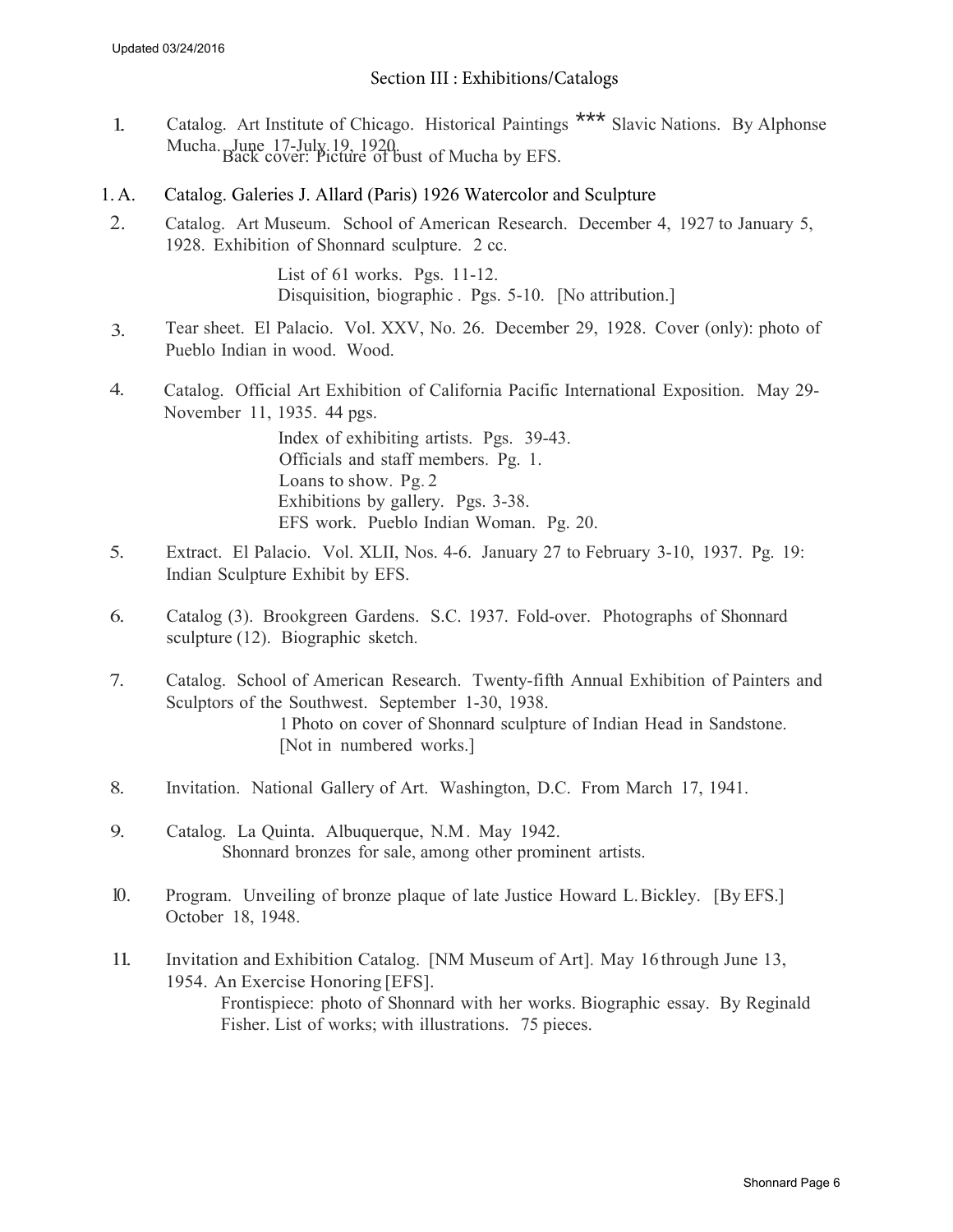- 12. Invitation. Roswell Museum and Art Center. Exhibition of Sculpture of [EFS]. November 9-December 10, 1969. Photographs of Shonnard.
- 13. Catalog. Governor's Gallery. First Anniversary Exhibition. April 26 to May 21, 1976. Works of EFS and others. Illustrated. Cover picture of Shonnard.
- 14. Invitation (French). Beaux-Arts. Paris. La Galerie Allard. 1926 [?].
- 15. Parish History. Church of the Holy Faith. La Villa Real de la Santa Fe. Cover: sculpture by Shonnard.
- 16. Periodical. Colorado Fine Arts Center. Colorado Springs. February 1977. Article. Major Retrospective Exhibition Planned of [EFS] work. [No attribution.] Show from March 17 to April 17.

Lengthy biographic sketch and recital of previous exhibitions.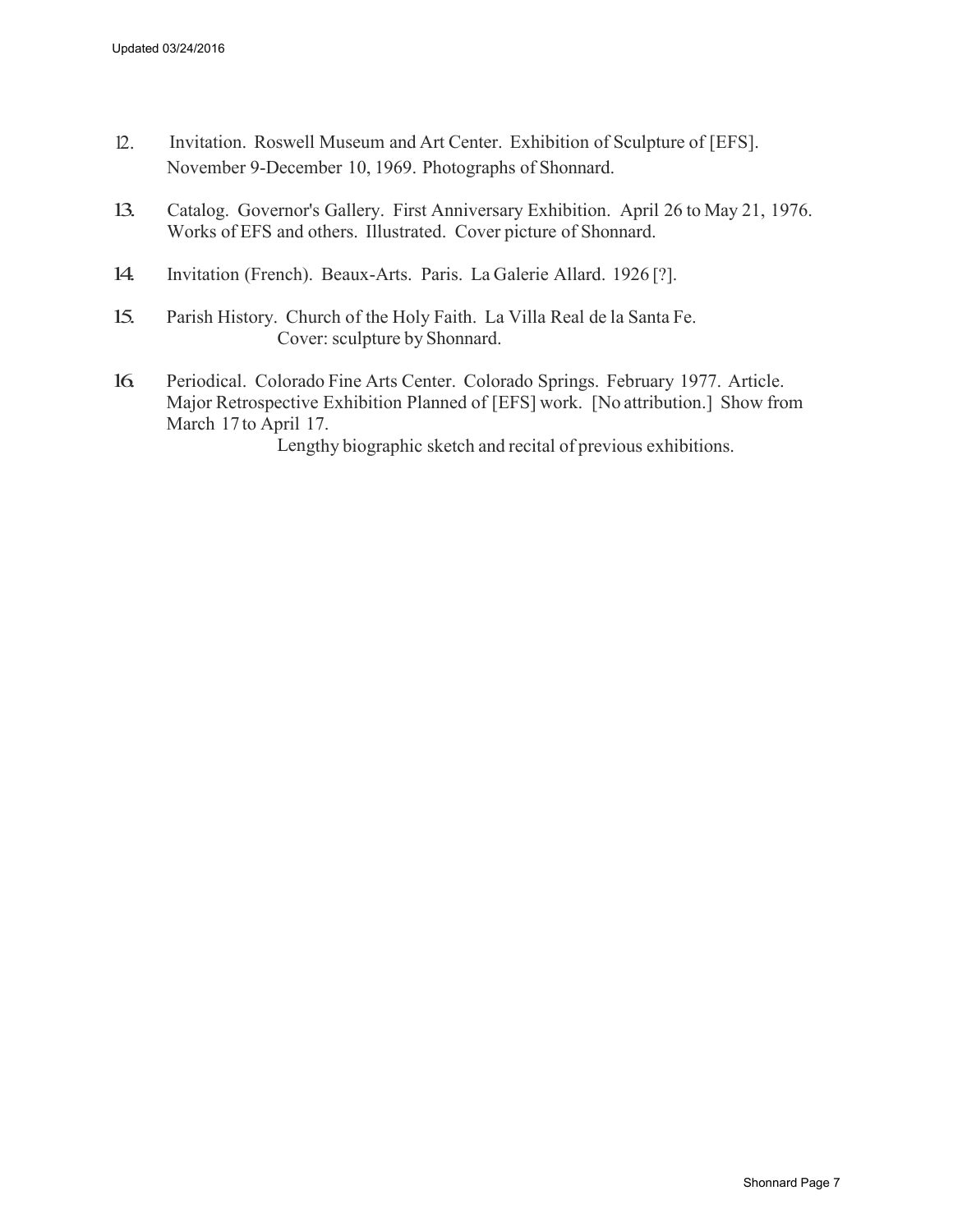## Section IV : Photographs

- 1. Shonnard Residence. With paintings(s) hung on walls. Black and white, 3 1/2 x 3 1/2 (3); color, 3 1/2 x 4 1/4 (2). Accompanying envelope from Tom Catron.
- 2. Polaroid, color (22). Descriptions on reverse sides.
	- Glossies, black and white (5). 3 1/2 x 3 1/2. Descriptions on reverse sides.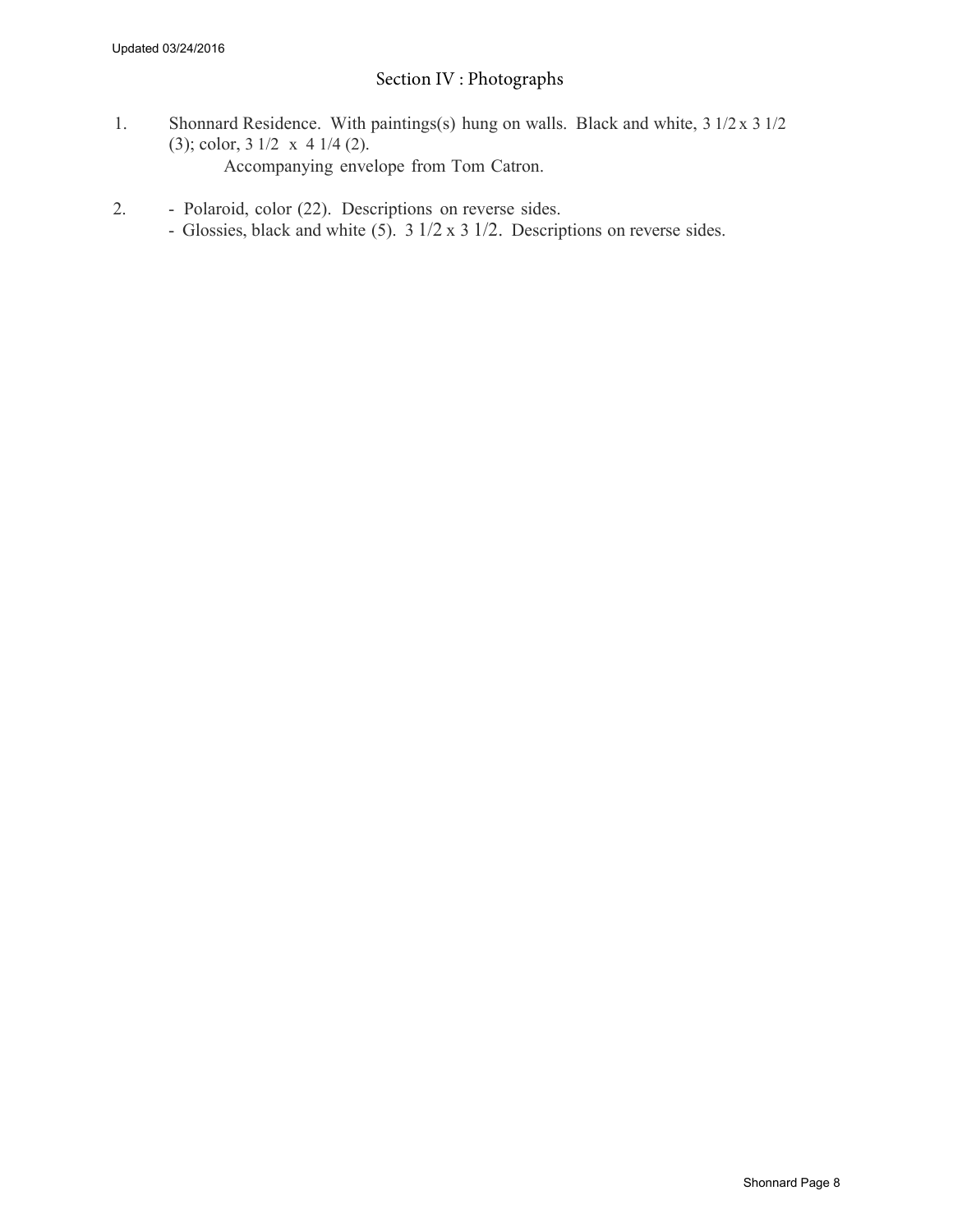#### Section V : Newspaper Clippings

Newspaper clippings have been replaced with photocopies that are less subject to deterioration. Some of the clippings were carelessly cropped, but the mass of them - not all by any means that surely appeared in the press over the years - sheds light upon EFS' illustrious career. The clippings are filed by decade.

\* \* \*

- 1. The 20s and 30s.
- 2. The 1950s.
- 3. The 1960s.
- 4. The 1970s and 80s.
- 5. Undated.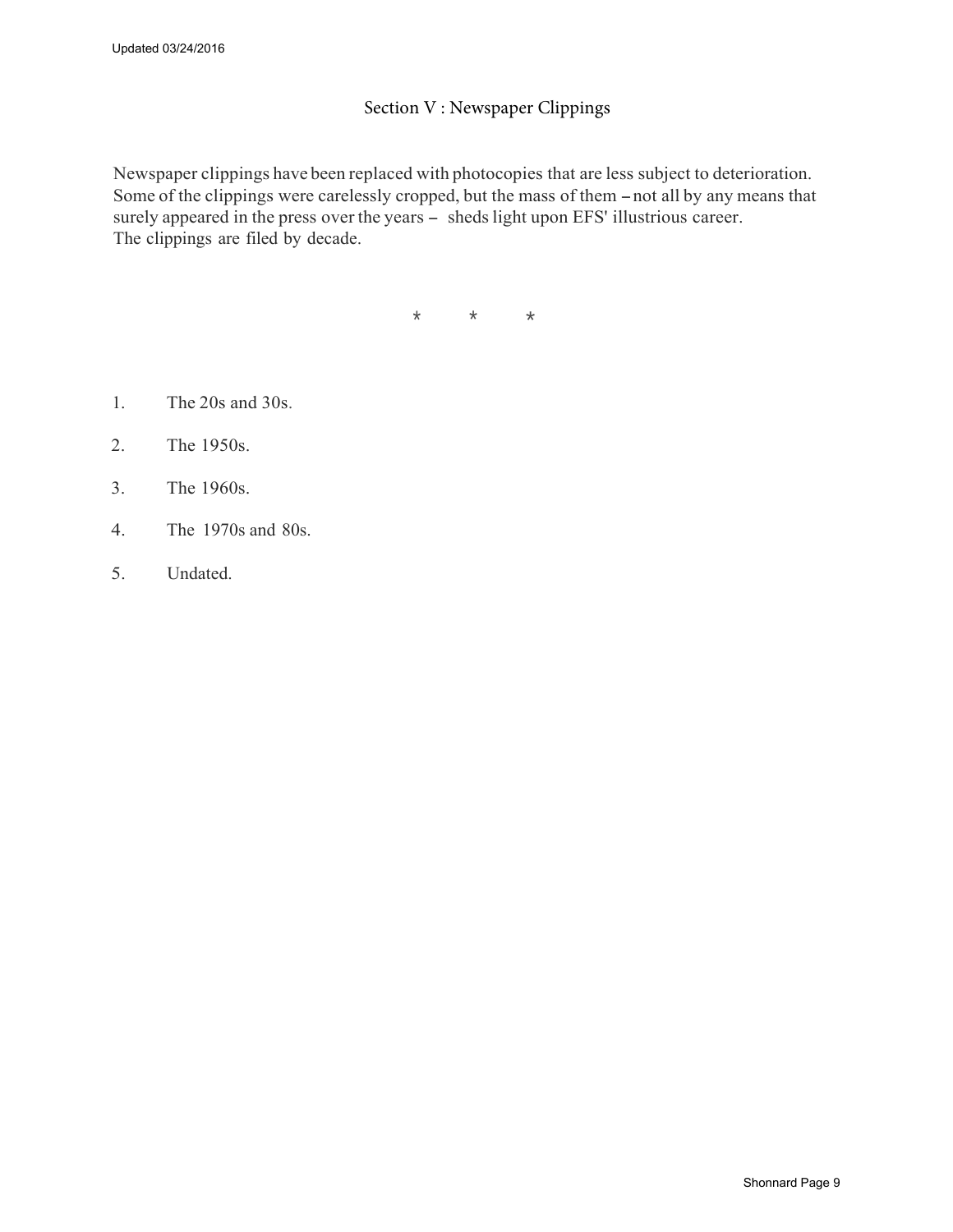### Section VI : Miscellaneous

#### **A. Letters**

| 1. | $3 - 18 - 47$ :  | Wilford S. Conrow to Edgar L. Hewett.                                                                                                                                              |
|----|------------------|------------------------------------------------------------------------------------------------------------------------------------------------------------------------------------|
|    | $3-1947$ :       | Historical Society Of New Mexico to Wilford S. Conrow.<br>Reports that his letter to Edgar L. Hewett dated March 18, 1947<br>never reached him since he died on December 31, 1946. |
|    | $8-12-47$ :      | Sylvanus Morley [Director, MFA] to EFS.<br>Enclosing for EFS Wilfred S. Conrow's portrait of Shonnard.<br>[With high praise.]                                                      |
|    | $8-12-47$ :      | Morley to Conrow.<br>Noting his action as taken in above letters.                                                                                                                  |
| 2. | $11 - 18 - 64$ : | EFS – "Babe" to Herbert C. Smyth [first cousin].                                                                                                                                   |
|    |                  | [Same parties.]                                                                                                                                                                    |
|    | $2 - 8 - 65$ :   | Herbert C. Smyth to Candace Read [granddaughter]<br>Re: EFS [her first cousin].                                                                                                    |
|    | $3 - 5 - 65$ :   | [Same parties.]                                                                                                                                                                    |
| 3. | $4 - 13 - 78$ :  | Christy Shonnard Hedges to [Edna] Robinson.                                                                                                                                        |
|    | $10-31-78$ :     | Christy Hedges to Don Strel.                                                                                                                                                       |
|    | $3 - 21 - 83$ :  | James E. Clary to Sandra D'Emilio [MFA].                                                                                                                                           |
|    | $8-13-89$ :      | Candace Benyei to MFA.                                                                                                                                                             |